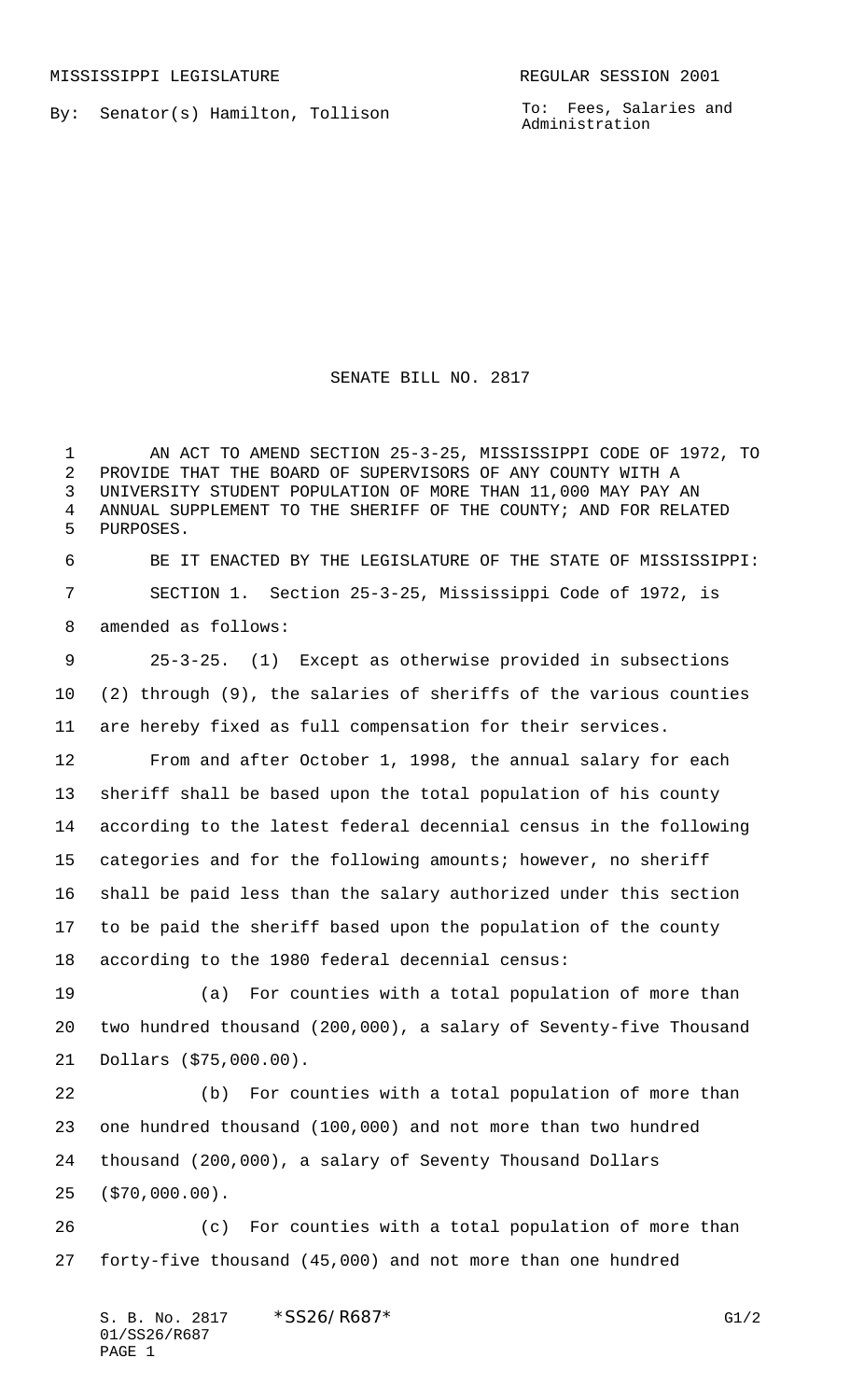thousand (100,000), a salary of Sixty-five Thousand Dollars (\$65,000.00).

 (d) For counties with a total population of more than thirty-four thousand (34,000) and not more than forty-five thousand (45,000), a salary of Sixty Thousand Dollars (\$60,000.00).

 (e) For counties with a total population of more than twenty-five thousand (25,000) and not more than thirty-four thousand (34,000), a salary of Fifty-two Thousand Dollars (\$52,000.00).

 (f) For counties with a total population of more than fifteen thousand (15,000) and not more than twenty-five thousand (25,000), a salary of Fifty Thousand Dollars (\$50,000.00).

 (g) For counties with a total population of more than nine thousand five hundred (9,500) and not more than fifteen thousand (15,000), a salary of Forty-seven Thousand Dollars (\$47,000.00).

 (h) For counties with a total population of more than seven thousand five hundred (7,500) and not more than nine thousand five hundred (9,500), a salary of Forty-five Thousand Dollars (\$45,000.00).

 (i) For counties with a total population of not more than seven thousand five hundred (7,500), a salary of Forty-two Thousand Dollars (\$42,000.00).

 (2) In addition to the salary provided for in subsection (1) of this section, the Board of Supervisors of Leflore County may, in its discretion, pay an annual supplement to the sheriff of the county in an amount not to exceed Ten Thousand Dollars

 (\$10,000.00). The Legislature finds and declares that the annual supplement authorized by this subsection is justified in such county for the following reasons:

 (a) The Mississippi Department of Corrections operates and maintains a restitution center within the county;

S. B. No. 2817 \*SS26/R687\* 01/SS26/R687 PAGE 2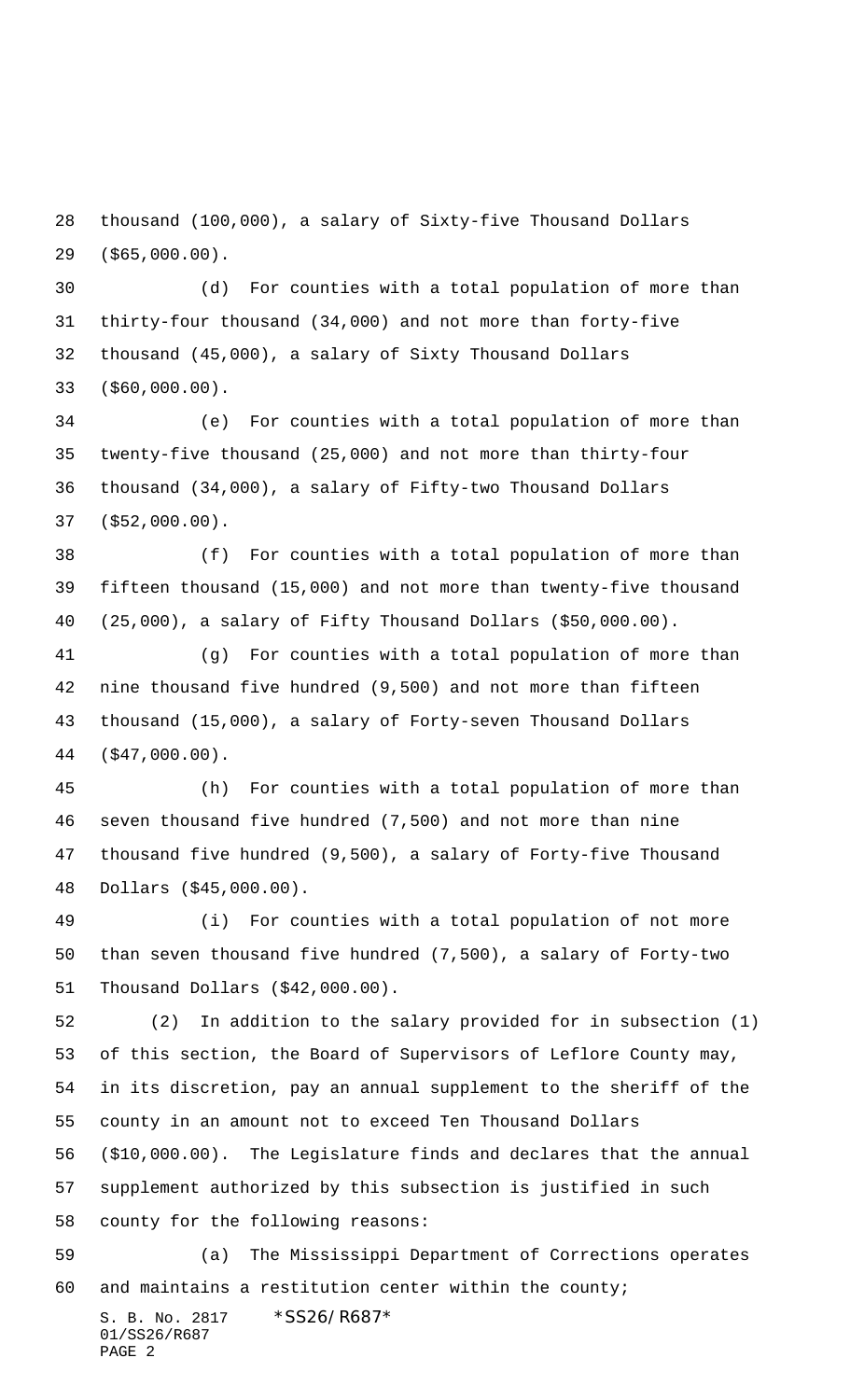(b) The Mississippi Department of Corrections operates and maintains a community work center within the county; (c) There is a resident circuit court judge in the county whose office is located at the Leflore County Courthouse; (d) There is a resident chancery court judge in the county whose office is located at the Leflore County Courthouse; (e) The Magistrate for the Fourth Circuit Court District is located in the county and maintains his office at the Leflore County Courthouse; (f) The Region VI Mental Health-Mental Retardation Center, which serves a multicounty area, calls upon the sheriff to provide security for out-of-town mental patients, as well as patients from within the county; (g) The increased activity of the Child Support Division of the Department of Human Services in enforcing in the courts parental obligations has imposed additional duties on the sheriff; and (h) The dispatchers of the enhanced E-911 system in place in Leflore County has been placed under the direction and control of the sheriff. (3) In addition to the salary provided for in subsection (1) of this section, the Board of Supervisors of Rankin County may, in its discretion, pay an annual supplement to the sheriff of the

 county in an amount not to exceed Ten Thousand Dollars (\$10,000.00). The Legislature finds and declares that the annual supplement authorized by this subsection is justified in such county for the following reasons:

 (a) The Mississippi Department of Corrections operates and maintains the Central Mississippi Correctional Facility within the county;

 (b) The State Hospital is operated and maintained 92 within the county at Whitfield;

S. B. No. 2817 \* SS26/R687\* 01/SS26/R687 PAGE 3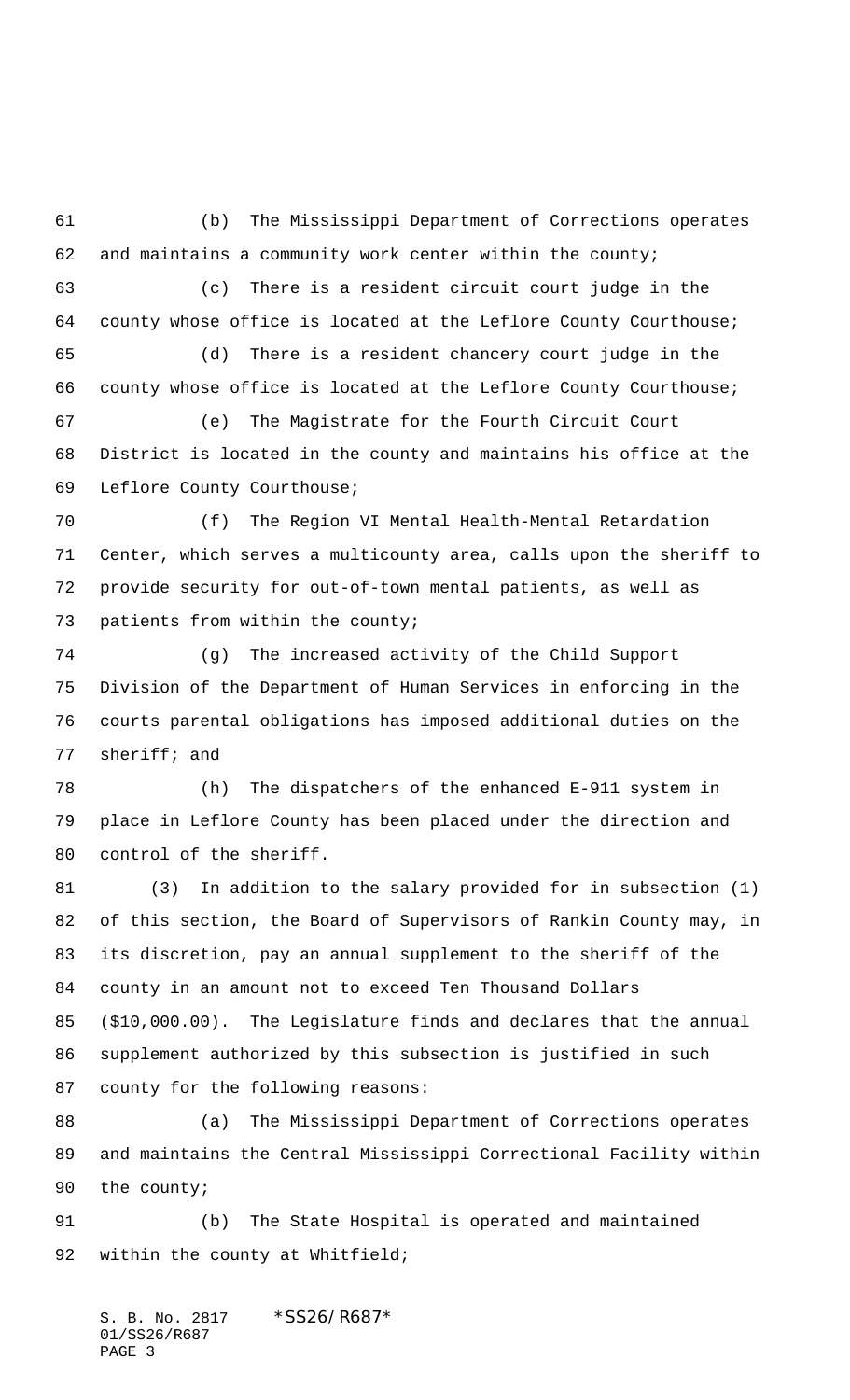(c) Hudspeth Regional Center, a facility maintained for the care and treatment of the mentally retarded, is located within the county;

 (d) The Mississippi Law Enforcement Officers Training 97 Academy is operated and maintained within the county;

 (e) The State Fire Academy is operated and maintained within the county;

 (f) The Pearl River Valley Water Supply District, ordinarily known as the "Reservoir District," is located within the county;

 (g) The Jackson International Airport is located within the county;

 (h) The patrolling of the state properties located within the county has imposed additional duties on the sheriff; and

 (i) The sheriff, in addition to providing security to the nearly one hundred thousand (100,000) residents of the county, has the duty to investigate, solve and assist in the prosecution of any misdemeanor or felony committed upon any state property located in Rankin County.

 (4) In addition to the salary provided for in subsection (1) of this section, the Board of Supervisors of Neshoba County shall pay an annual supplement to the sheriff of the county an amount equal to Ten Thousand Dollars (\$10,000.00).

 (5) In addition to the salary provided for in subsection (1) of this section, the Board of Supervisors of Tunica County may, in their discretion, pay an annual supplement to the sheriff of the county an amount equal to Ten Thousand Dollars (\$10,000.00), payable beginning April 1, 1997.

S. B. No. 2817 \* SS26/R687\* 01/SS26/R687 PAGE 4 (6) In addition to the salary provided for in subsection (1) of this section, the Board of Supervisors of Hinds County shall pay an annual supplement to the sheriff of the county in an amount equal to Fifteen Thousand Dollars (\$15,000.00). The Legislature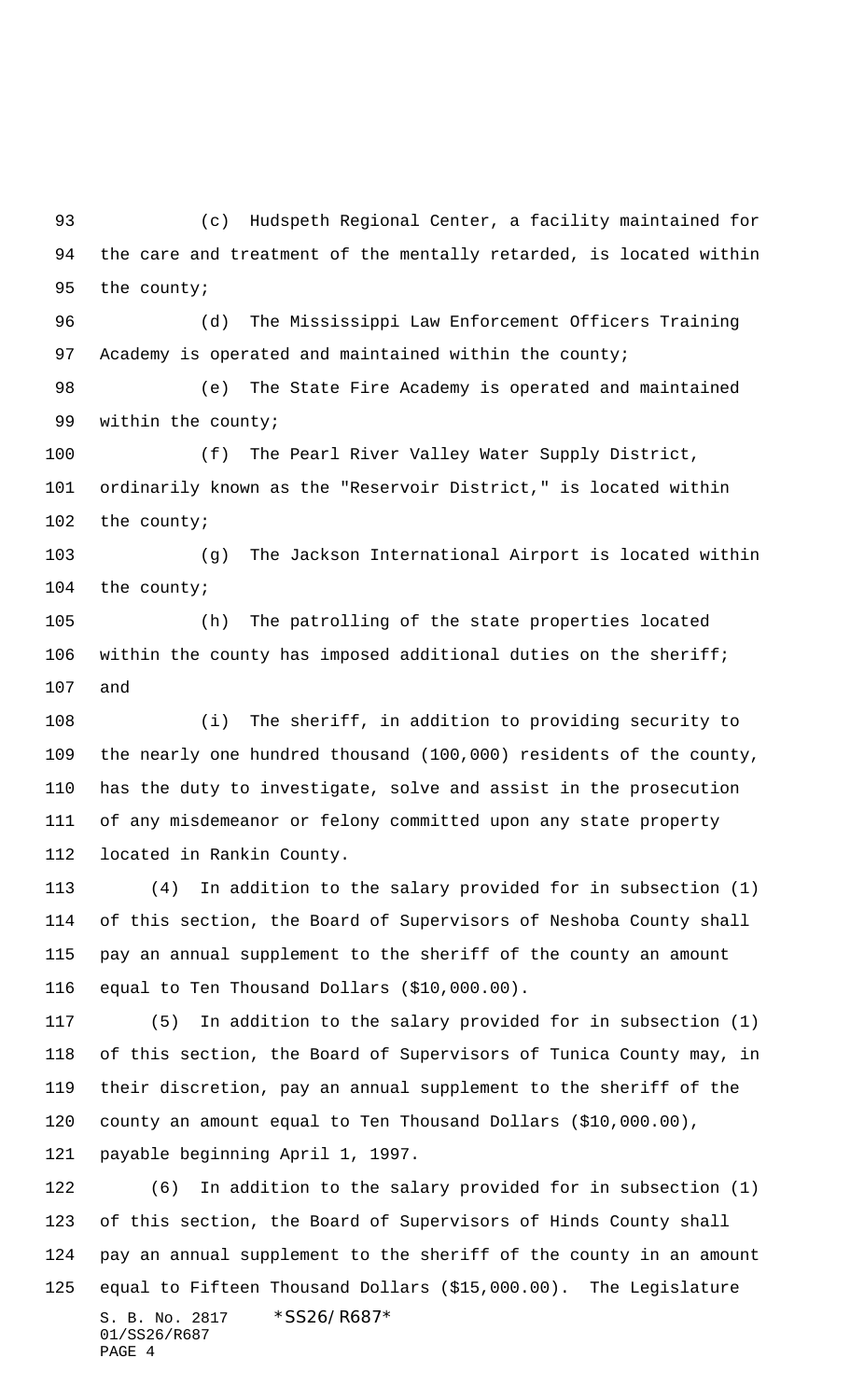S. B. No. 2817 \* SS26/R687\* 01/SS26/R687 finds and declares that the annual supplement authorized by this subsection is justified in such county for the following reasons: (a) Hinds County has the greatest population of any county, two hundred fifty-four thousand four hundred forty-one (254,441) by the 1990 census, being almost one hundred thousand 131 (100,000) more than the next most populous county; (b) Hinds County is home to the state capitol and the 133 seat of all state government offices; (c) Hinds County is the third largest county in geographic area, containing eight hundred seventy-five (875) 136 square miles; (d) Hinds County is comprised of two (2) judicial 138 districts, each having a courthouse and county office buildings; (e) There are four (4) resident circuit judges, four (4) resident chancery judges, and three (3) resident county judges in Hinds County, the most of any county, with the sheriff acting as chief executive officer and provider of bailiff services for all; (f) The main offices for the clerk and most of the judges and magistrates for the United States District Court for the Southern District of Mississippi are located within the county; (g) The state's only urban university, Jackson State University, is located within the county; (h) The University of Mississippi Medical Center, combining the medical school, dental school, nursing school and hospital, is located within the county; (i) Mississippi Veterans Memorial Stadium, the state's largest sports arena, is located within the county; (j) The Mississippi State Fairgrounds, including the Coliseum and Trade Mart, are located within the county; (k) Hinds County has the largest criminal population in the state, such that the Hinds County Sheriff's Department

PAGE 5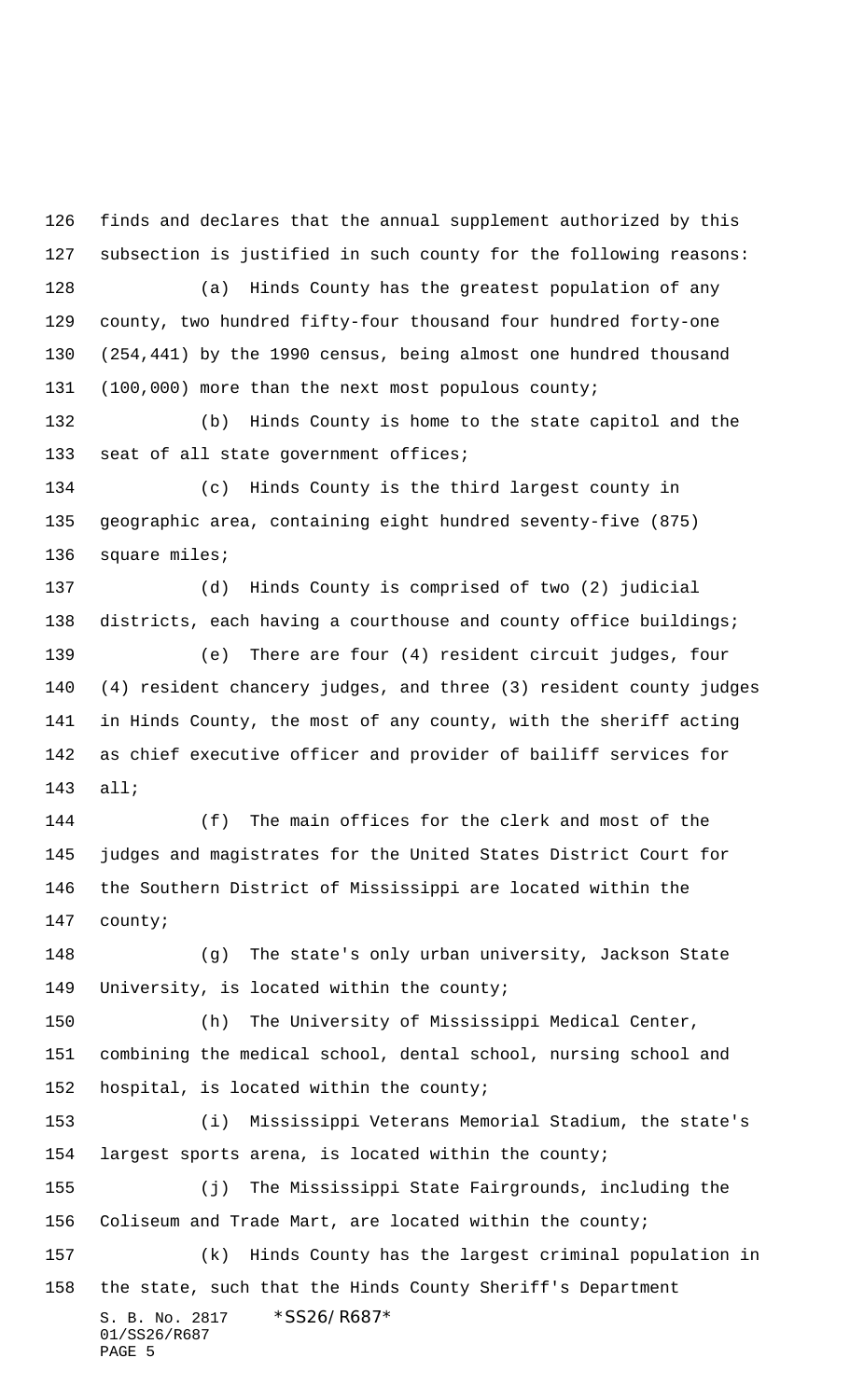operates the largest county jail system in the state, housing almost one thousand (1,000) inmates in three (3) separate

detention facilities;

 (l) The Hinds County Sheriff's Department handles more mental and drug and alcohol commitments cases than any other sheriff's department in the state;

 (m) The Mississippi Department of Corrections maintains 166 a restitution center within the county;

 (n) The Mississippi Department of Corrections regularly houses as many as one hundred (100) state convicts within the Hinds County jail system; and

 (o) The Hinds County Sheriff's Department is regularly asked to provide security services not only at the Fairgrounds and Memorial Stadium, but also for events at the Mississippi Museum of Art and Jackson City Auditorium.

 (7) In addition to the salary provided for in subsection (1) of this section, the Board of Supervisors of Wilkinson County, in its discretion, may pay an annual supplement to the sheriff of the county in an amount not to exceed Ten Thousand Dollars (\$10,000.00). The Legislature finds and declares that the annual supplement authorized by this subsection is justified in such county because the Mississippi Department of Corrections contracts for the private incarceration of state inmates at a private correctional facility within the county.

 (8) In addition to the salary provided for in subsection (1) of this section, the Board of Supervisors of Marshall County, in its discretion, may pay an annual supplement to the sheriff of the county in an amount not to exceed Ten Thousand Dollars (\$10,000.00). The Legislature finds and declares that the annual supplement authorized by this subsection is justified in such

 county because the Mississippi Department of Corrections contracts for the private incarceration of state inmates at a private

correctional facility within the county.

S. B. No. 2817 \* SS26/R687\* 01/SS26/R687 PAGE 6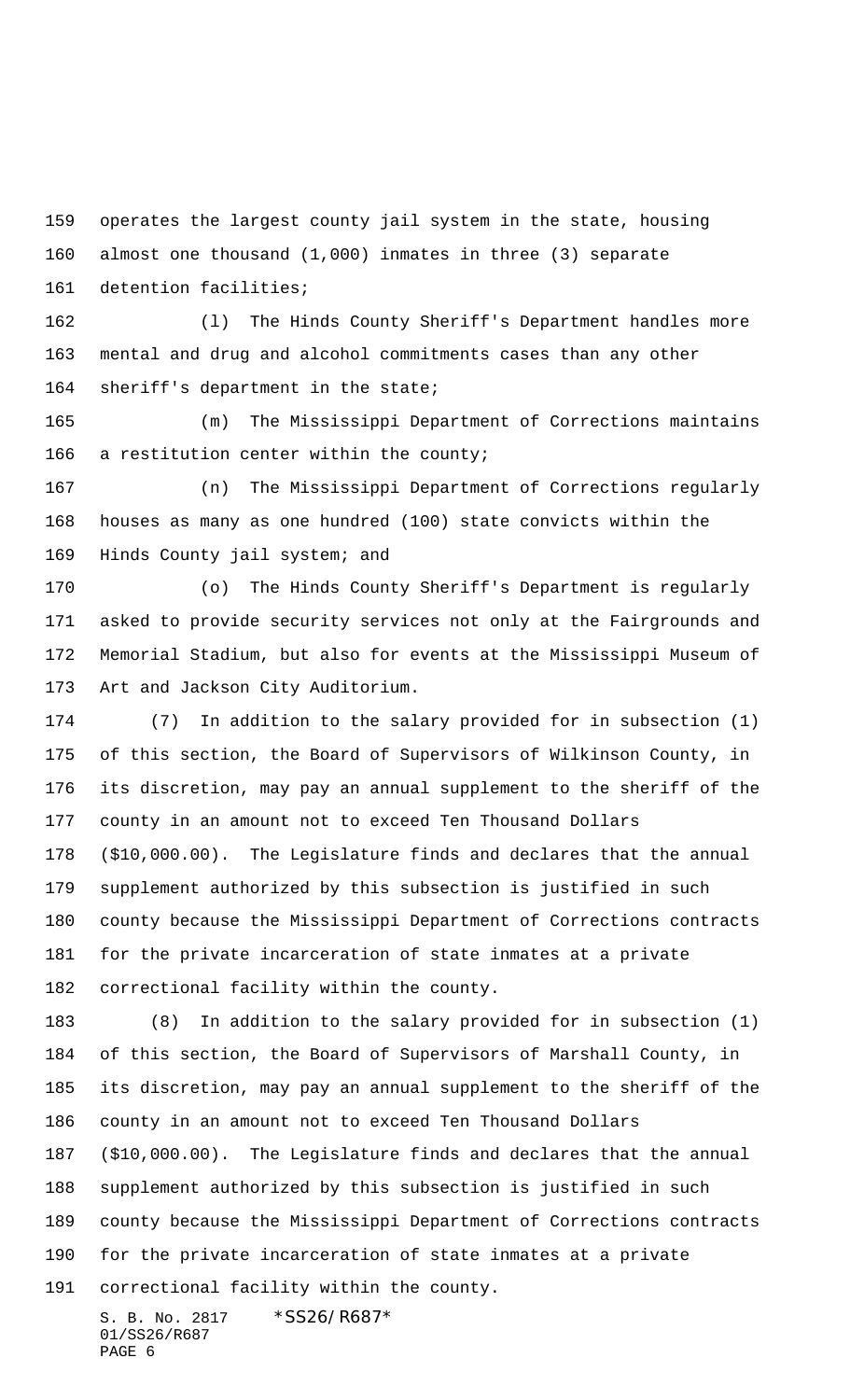(9) In addition to the salary provided in subsection (1) of this section, the Board of Supervisors of Greene County, in its discretion, may pay an annual supplement to the sheriff of the county in an amount not to exceed Ten Thousand Dollars (\$10,000.00). The Legislature finds and declares that the annual supplement authorized by this subsection is justified in such county for the following reasons:

 (a) The Mississippi Department of Corrections operates and maintains the South Mississippi Correctional Facility within the county;

 (b) In 1996, additional facilities to house another one thousand four hundred sixteen (1,416) male offenders were constructed at the South Mississippi Correctional Facility within 205 the county; and

 (c) The patrolling of the state properties located within the county has imposed additional duties on the sheriff justifying additional compensation.

 (10) The board of supervisors of any county with a university student population of more than eleven thousand (11,000) may pay an annual supplement to the sheriff of the county in an amount not to exceed Ten Thousand Dollars (\$10,000.00).

 (11) The salaries herein provided shall be payable monthly on the first day of each calendar month by chancery clerk's warrant drawn on the general fund of the county; however, the board of supervisors, by resolution duly adopted and entered on its minutes, may provide that such salaries shall be paid semimonthly on the first and fifteenth day of each month. If a pay date falls on a weekend or legal holiday, salary payments shall be made on the workday immediately preceding the weekend or legal holiday.

S. B. No. 2817 \* SS26/R687\* 01/SS26/R687 PAGE 7 SECTION 2. The Attorney General of the State of Mississippi shall submit this act, immediately upon approval by the Governor, or upon approval by the Legislature subsequent to a veto, to the